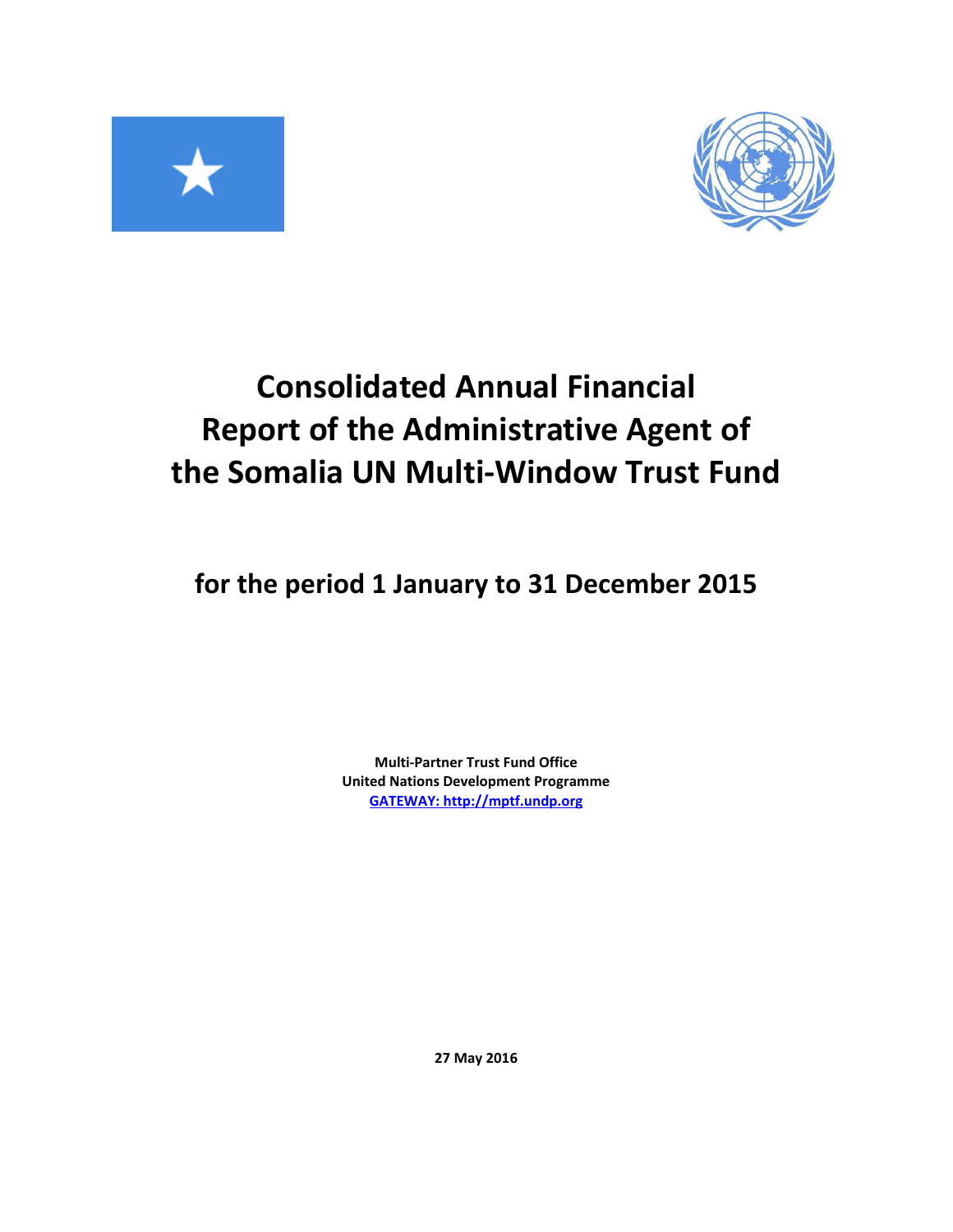# **PARTICIPATING ORGANIZATIONS CONTRIBUTORS**



Food and Agriculture Organization (FAO)



International Labour Organization (ILO)



United Nations Capital Development Fund (UNCDF)



United Nations Development Programme (UNDP)



UN Centre for Human Settlement (UNHABITAT)



United Nations Children's Fund (UNICEF)



UN Office for Drug and Crime (UNODC)

**UNOPS** UN Office for Project Services (UNOPS)



Denmark



Department for International Development (DFID)



European Union





Norway

Italy



Swiss Agency for Development and Cooperation (SDC)



Swedish International Development Cooperation Agency (Sida)



Peacebuilding Fund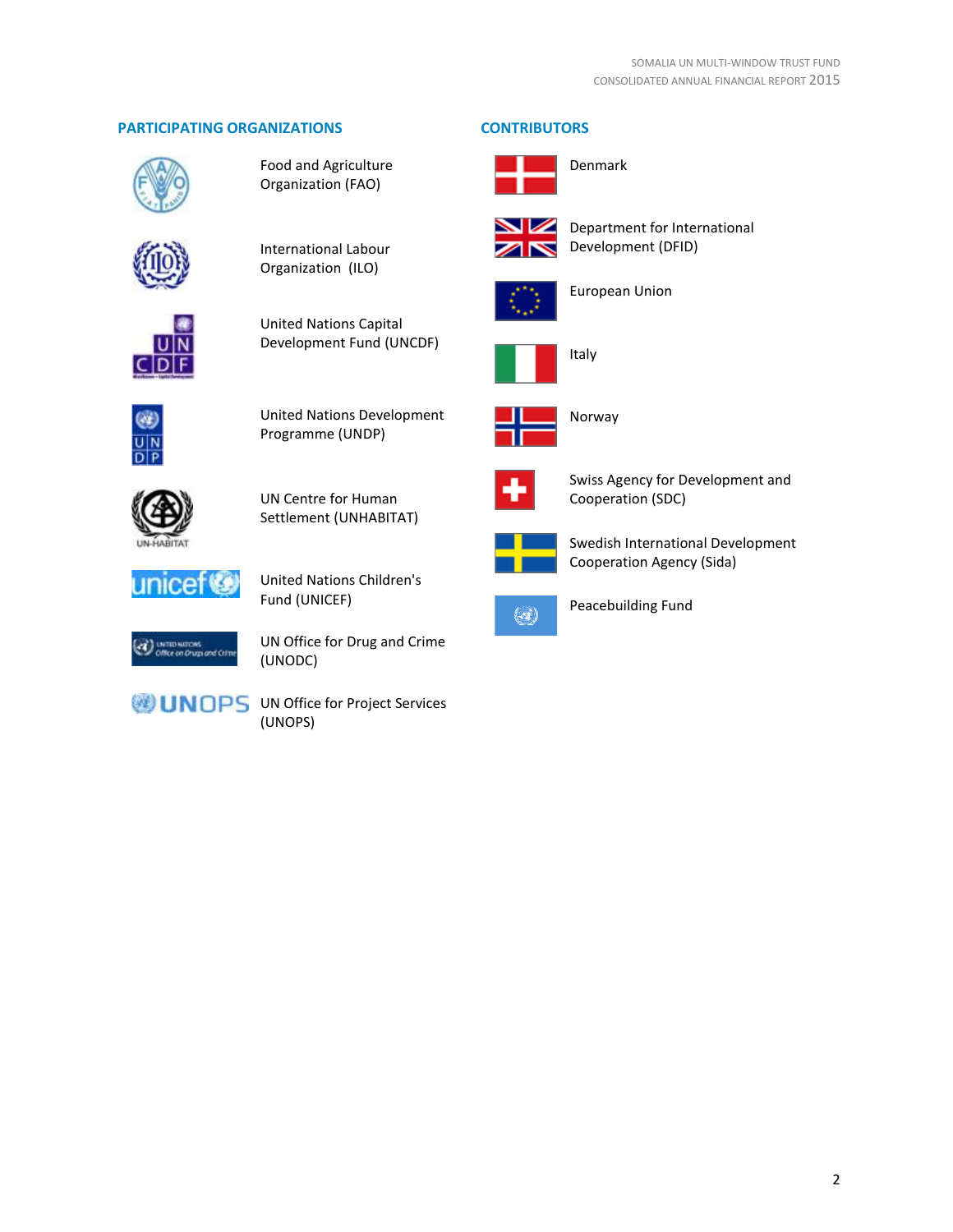# **DEFINITIONS**

#### **Approved Project/Joint Programme**

A project/Joint Programme including budget, etc., that is approved by the Steering Committee for fund allocation purposes.

# **Contributor Commitment**

Amount(s) committed by a donor to a Fund in a signed Standard Administrative Arrangement with the UNDP Multi-Partner Trust Fund Office (MPTF Office), in its capacity as the Administrative Agent. A commitment may be paid or pending payment.

#### **Contributor Deposit**

Cash deposit received by the MPTF Office for the Fund from a contributor in accordance with a signed Standard Administrative Arrangement.

#### **Delivery Rate**

The percentage of funds that have been utilized, calculated by comparing expenditures reported by a Participating Organization against the 'net funded amount'.

#### **Indirect Support Costs**

A general cost that cannot be directly related to any particular programme or activity of the Participating Organizations. UNDG policy establishes a fixed indirect cost rate of 7% of programmable costs.

# **Net Funded Amount**

Amount transferred to a Participating Organization less any refunds transferred back to the MPTF Office by a Participating Organization.

# **Participating Organization**

A UN Organization or other inter-governmental Organization that is an implementing partner in a Fund, as represented by signing a Memorandum of Understanding (MOU) with the MPTF Office for a particular Fund.

#### **Project/Joint Programme Expenditure**

The sum of expenses and/or expenditure reported by all Participating Organizations for a Fund irrespective of which basis of accounting each Participating Organization follows for donor reporting.

# **Project/Joint Programme Financial Closure**

A project or programme is considered financially closed when all financial obligations of an operationally completed project or programme have been settled, and no further financial charges may be incurred.

#### **Project/Joint Programme Operational Closure**

A project or programme is considered operationally closed when all programmatic activities for which Participating Organization(s) received funding have been completed.

# **Project/Joint Programme Start Date**

Date of transfer of first instalment from the MPTF Office to the Participating Organization.

#### **Total Approved Budget**

This represents the cumulative amount of allocations approved by the Steering Committee.

# **US Dollar Amount**

The financial data in the report is recorded in US Dollars and due to rounding off of numbers, the totals may not add up.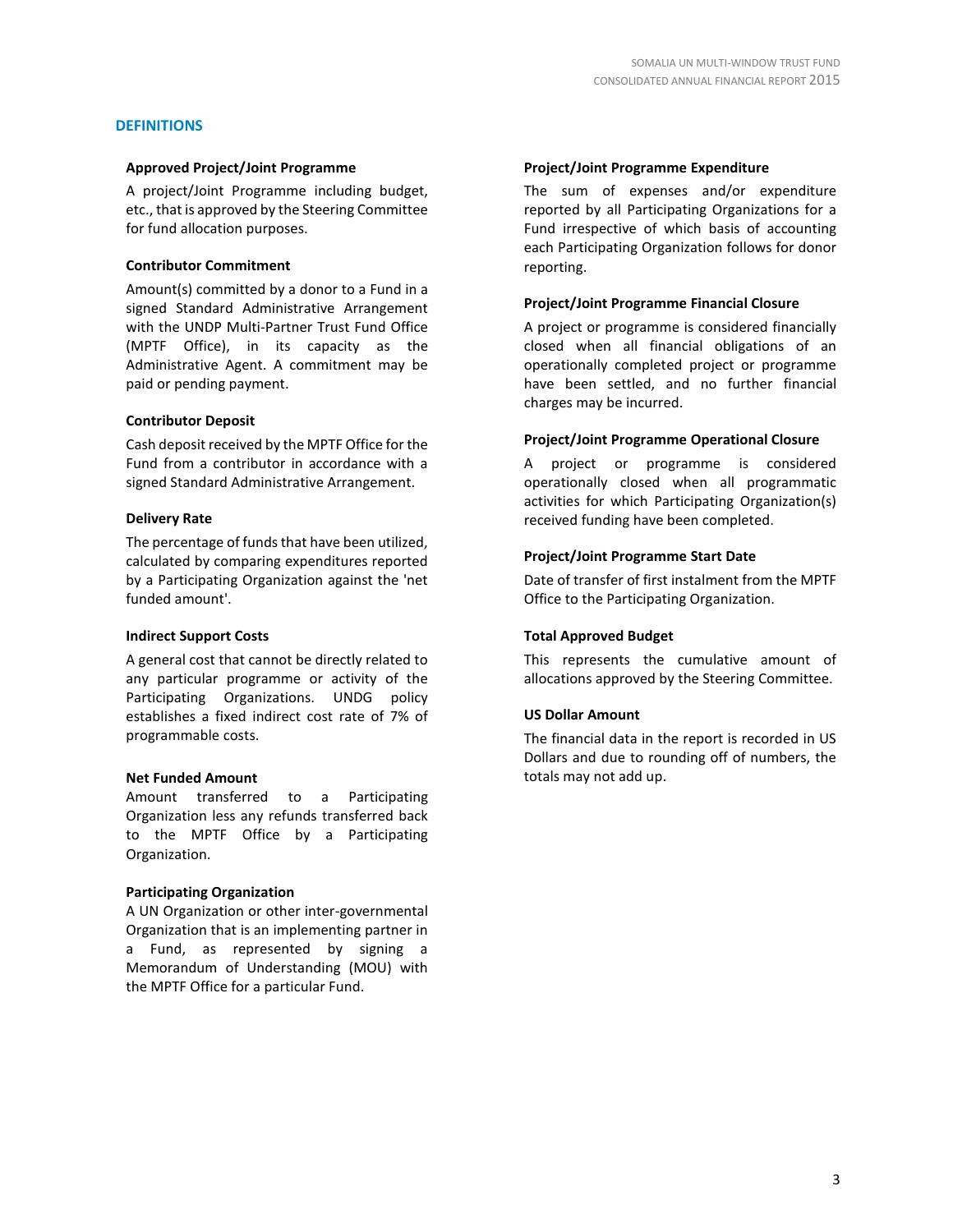# **TABLE OF CONTENTS INTRODUCTION**

| Introduction                                | 4  |
|---------------------------------------------|----|
| 1. Sources and Uses of Funds                | 5  |
| 2. Partner Contributions                    | 6  |
| 3. Interest Earned                          | 7  |
| 4. Transfer of Funds                        | 8  |
| 5. Expenditure and Financial Delivery Rates | 10 |
| 6. Cost Recovery                            | 15 |
| 7. Accountability and Transparency          | 15 |

This Consolidated Annual Financial Report of the Somalia UN Multi-Window Trust Fund is prepared by the United Nations Development Programme (UNDP) Multi-Partner Trust Fund Office (MPTF Office) in fulfillment of its obligations as Administrative Agent, as per the terms of Reference (TOR), the Memorandum of Understanding (MOU) signed between the UNDP MPTF Office and the Participating Organizations, and the Standard Administrative Arrangement (SAA) signed with contributors.

The MPTF Office, as Administrative Agent, is responsible for concluding an MOU with Participating Organizations and SAAs with contributors. It receives, administers and manages contributions, and disburses these funds to the Participating Organizations. The Administrative Agent prepares and submits annual consolidated financial reports, as well as regular financial statements, for transmission to contributors.

This consolidated financial report covers the period 1 January to 31 December 2015 and provides financial data on progress made in the implementation of projects of the Somalia UN Multi-Window Trust Fund. It is posted on the MPTF Office GATEWAY [\(http://mptf.undp.org/factsheet/fund/4SO00](http://mptf.undp.org/factsheet/fund/4SO00) ).

The financial data in the report is recorded in US Dollars and due to rounding off of numbers, the totals may not add up.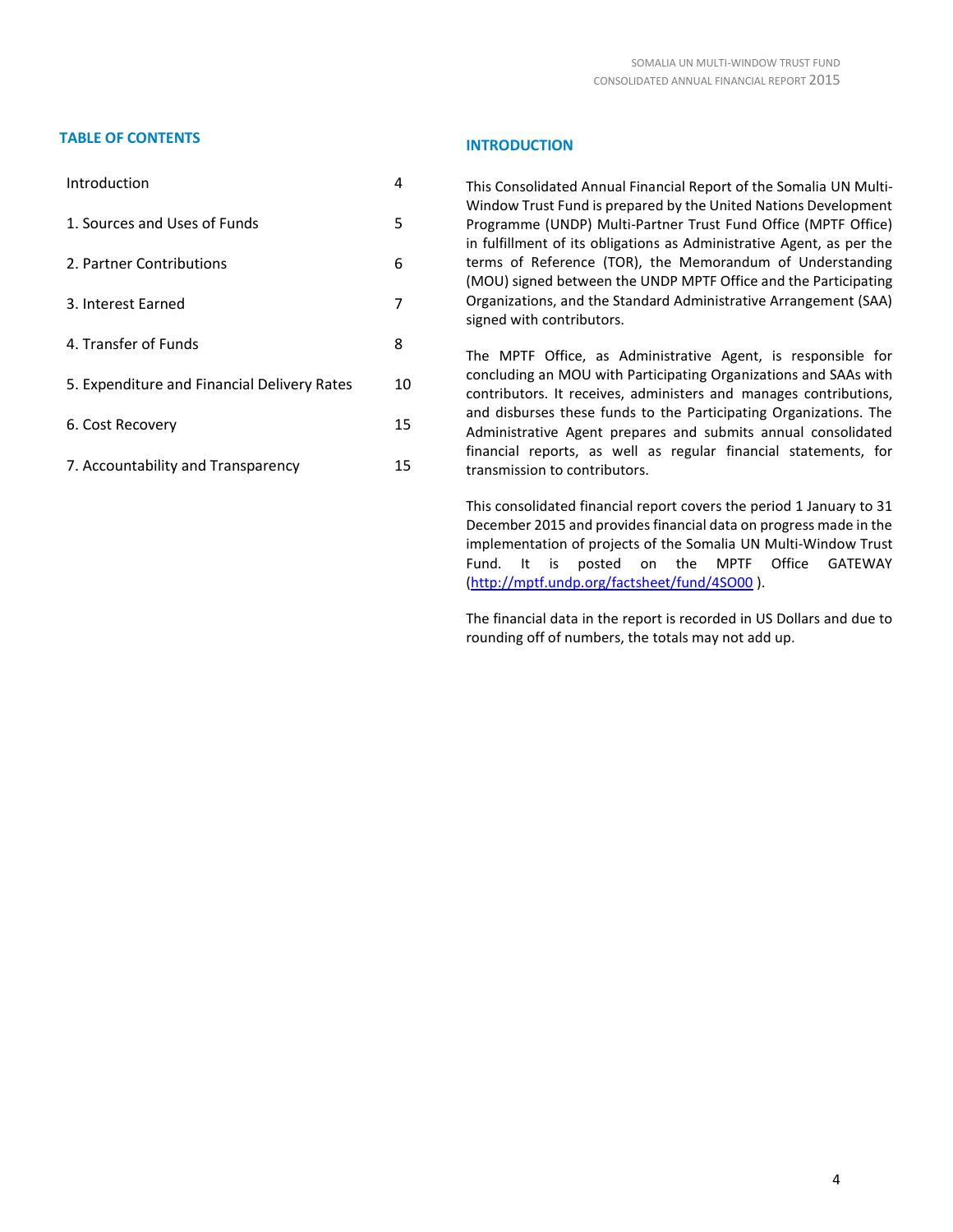## **2015 FINANCIAL PERFORMANCE**

This chapter presents financial data and analysis of the Somalia UN Multi-Window Trust Fund using the pass-through funding modality as of 31 December 2015. Financial information for this Fund is also available on the MPTF Office GATEWAY, at the following address:

[http://mptf.undp.org/factsheet/fund/4SO00.](http://mptf.undp.org/factsheet/fund/4SO00)

# **1. SOURCES AND USES OF FUNDS**

As of 31 December 2015, eight contributors have deposited US\$ 66,155,964 in contributions and US\$ 42,990 has been earned in interest, bringing the

cumulative source of funds to US\$ 66,198,954 (see respectively, Tables 2 and 3)

Of this amount, US\$ 39,283,334 has been transferred to eight Participating Organizations, of which US\$ 21,505,303 has been reported as expenditure. The Administrative Agent fee has been charged at the approved rate of one percent on deposits and amounts to US\$ 340,816. Table 1 provides an overview of the overall sources, uses, and balance of the Somalia UN Multi Window Trust Fund as of 31 December 2015.

#### **Table 1. Financial Overview, as of 31 December 2015 (in US Dollars)**

|                                                           | Annual 2014 | Annual 2015 | <b>Cumulative</b> |
|-----------------------------------------------------------|-------------|-------------|-------------------|
| <b>Sources of Funds</b>                                   |             |             |                   |
| <b>Gross Contributions</b>                                |             | 66,155,964  | 66,155,964        |
| Fund Earned Interest and Investment Income                |             | 42,990      | 42,990            |
| Interest Income received from Participating Organizations |             |             |                   |
| Refunds by Administrative Agent to Contributors           |             |             |                   |
| Fund balance transferred to another MDTF                  |             |             |                   |
| <b>Other Revenues</b>                                     |             |             |                   |
| <b>Total: Sources of Funds</b>                            |             | 66,198,954  | 66,198,954        |
| <b>Use of Funds</b>                                       |             |             |                   |
| Transfers to Participating Organizations                  |             | 39,283,334  | 39,283,334        |
| Refunds received from Participating Organizations         |             |             |                   |
| <b>Net Funded Amount to Participating Organizations</b>   |             | 39,283,334  | 39,283,334        |
| <b>Administrative Agent Fees</b>                          |             | 340,816     | 340,816           |
| Direct Costs: (Steering Committee, Secretariatetc.)       |             |             |                   |
| <b>Bank Charges</b>                                       |             | 412         | 412               |
| <b>Other Expenditures</b>                                 |             | 279,510     | 279,510           |
| <b>Total: Uses of Funds</b>                               |             | 39,904,071  | 39,904,071        |
| Change in Fund cash balance with Administrative Agent     |             | 26,294,883  | 26,294,883        |
| Opening Fund balance (1 January)                          |             |             |                   |
| <b>Closing Fund balance (31 December)</b>                 |             | 26,294,883  | 26,294,883        |
| Net Funded Amount to Participating Organizations          |             | 39,283,334  | 39,283,334        |
| Participating Organizations' Expenditure                  |             | 21,505,303  | 21,505,303        |
| <b>Balance of Funds with Participating Organizations</b>  |             |             | 17,778,031        |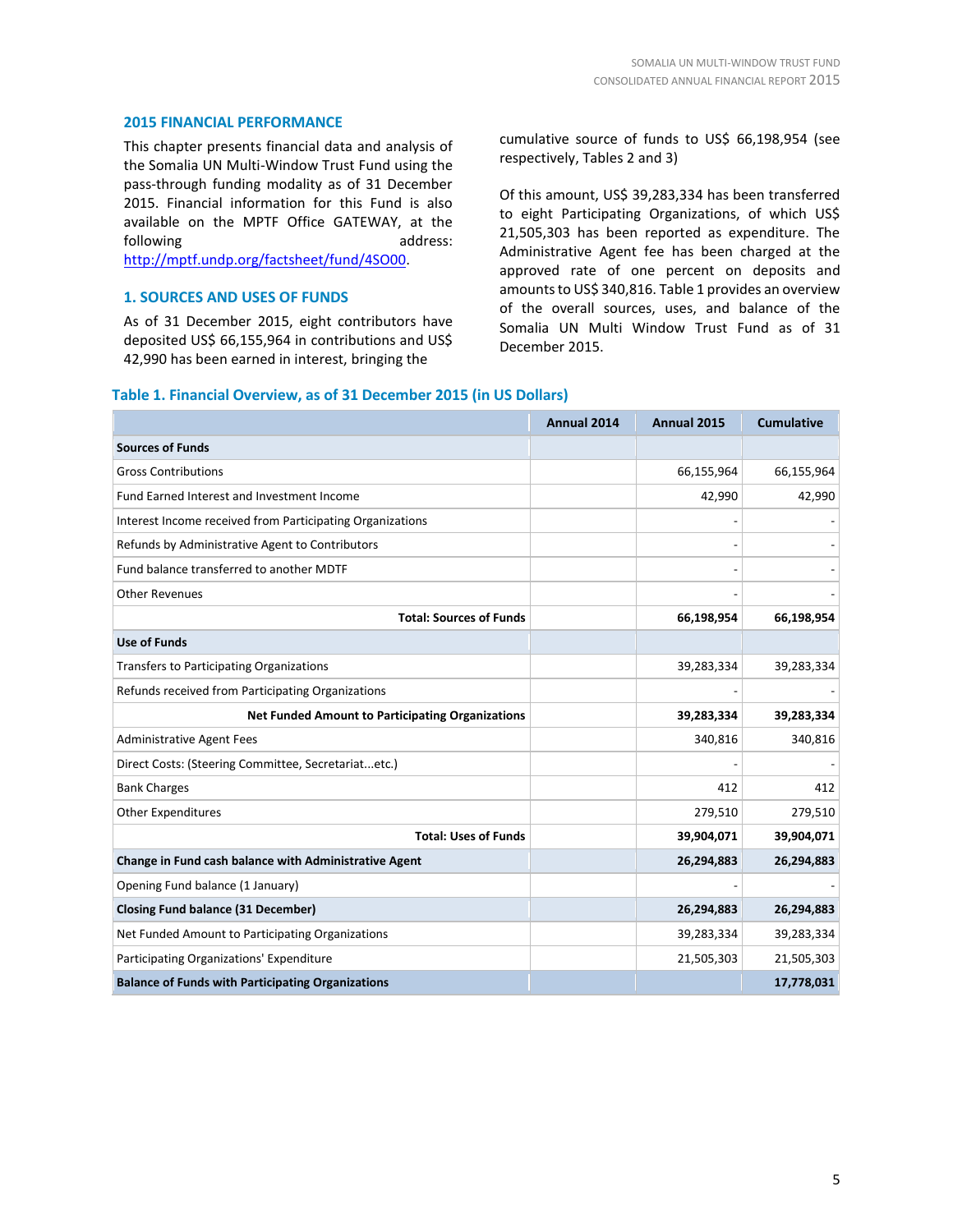# **2. PARTNER CONTRIBUTIONS**

The Somalia UN MPTF is currently being financed by eight contributors that have signed SAAs, namely the European Union, Governments of Denmark, Italy, Norway, the UK's Department for International Development (DFID), the Swedish International Development Cooperation Agency (Sida), the Swiss Agency for Development & Cooperation (SDC) and the Peacebuilding Fund.

In 2015, the Somalia UN MPTF received US\$ 66.15 million in contributions. Table 2 and Figure 1 provide information on cumulative contributions received from all contributors to this Fund as of 31 December 2015.

# **Table 2. Contributors' Deposits, as of 31 December 2015 (in US Dollars)**

| <b>Contributors</b>                                | <b>Prior Years</b><br>as of 31-Dec-2014 | <b>Current Year</b><br><b>Jan-Dec-2015</b> | <b>Total</b> |
|----------------------------------------------------|-----------------------------------------|--------------------------------------------|--------------|
| <b>DENMARK</b>                                     |                                         | 2,480,968                                  | 2,480,968    |
| DEPARTMENT FOR INT'L DEVELOPMENT (DFID)            |                                         | 10,751,369                                 | 10,751,369   |
| EUROPEAN UNION                                     |                                         | 27,950,980                                 | 27,950,980   |
| <b>ITALY</b>                                       |                                         | 700,001                                    | 700,001      |
| <b>NORWAY</b>                                      |                                         | 4,677,361                                  | 4,677,361    |
| PEACEBUILDING FUND                                 |                                         | 4,123,420                                  | 4,123,420    |
| SWISS AGENCY FOR DEVELOPMENT AND COOPERATION (SDC) |                                         | 2,322,477                                  | 2,322,477    |
| SWEDISH INT'L DEVELOPMENT COOPERATION              |                                         | 13,149,388                                 | 13,149,388   |
| <b>Grand Total</b>                                 |                                         | 66,155,964                                 | 66,155,964   |

## **Figure 1: Deposits by contributor, cumulative as of 31 December 2015**

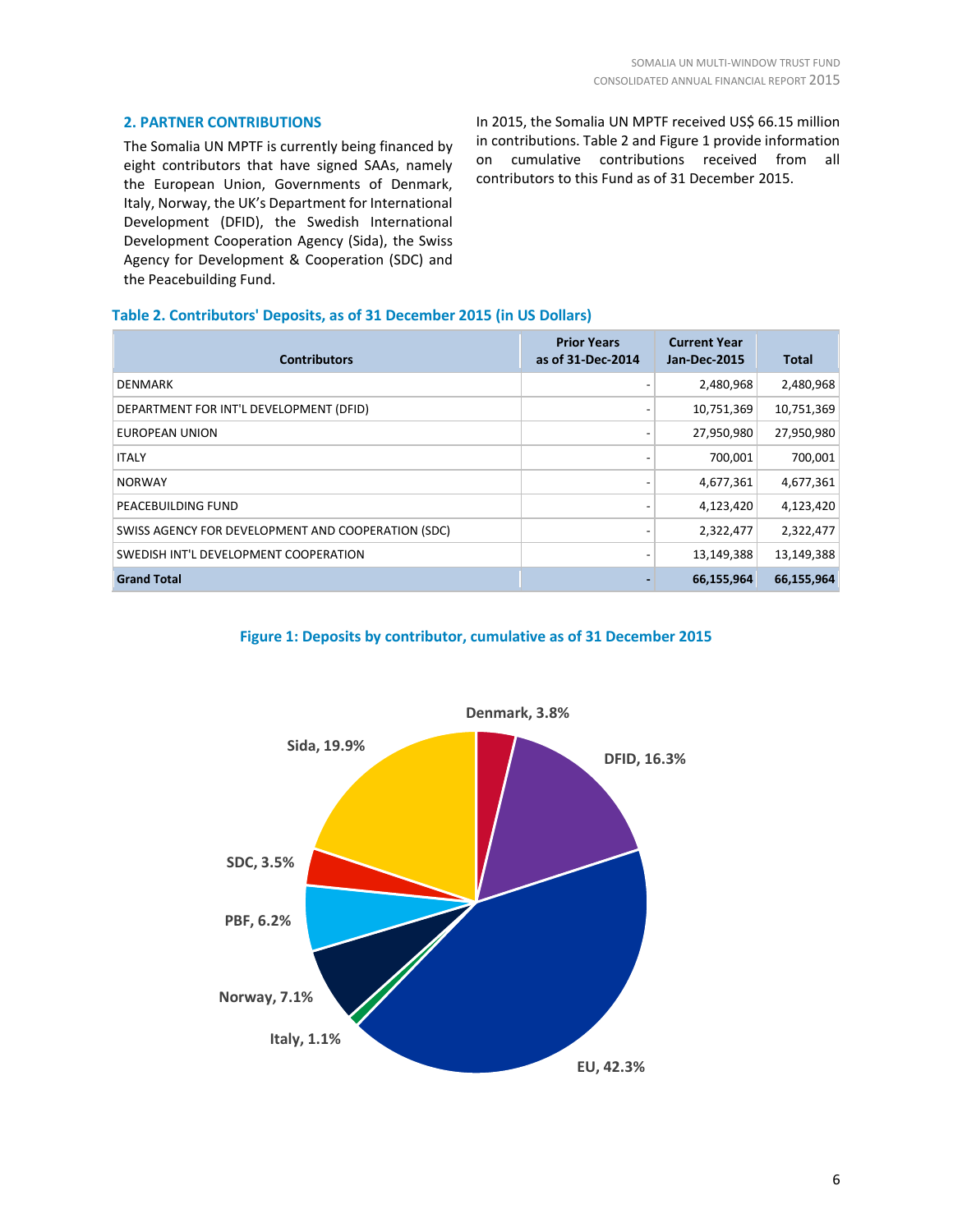# **3. INTEREST EARNED**

Interest income is earned in two ways: 1) on the balance of funds held by the Administrative Agent ('Fund earned interest'), and 2) on the balance of funds held by the Participating Organizations ('Agency earned interest') where their Financial Regulations and Rules allow return of interest

to the AA. As of 31 December 2015, Fund earned interest amounts to US\$ 42,990. Details are provided in the table below.

# **Table 3. Sources of Interest and Investment Income, as of 31 December 2015 (in US Dollars)**

| <b>Interest Earned</b>                     | <b>Prior Years</b><br>as of 31-Dec-2014 | <b>Current Year</b><br><b>Jan-Dec-2015</b> | <b>Total</b> |
|--------------------------------------------|-----------------------------------------|--------------------------------------------|--------------|
| <b>Administrative Agent</b>                |                                         |                                            |              |
| Fund Earned Interest and Investment Income |                                         | 42,990                                     | 42,990       |
| <b>Total: Fund Earned Interest</b>         |                                         | 42,990                                     | 42,990       |
| <b>Participating Organization</b>          |                                         |                                            |              |
| <b>Total: Agency earned interest</b>       |                                         |                                            |              |
| <b>Grand Total</b>                         |                                         | 42,990                                     | 42,990       |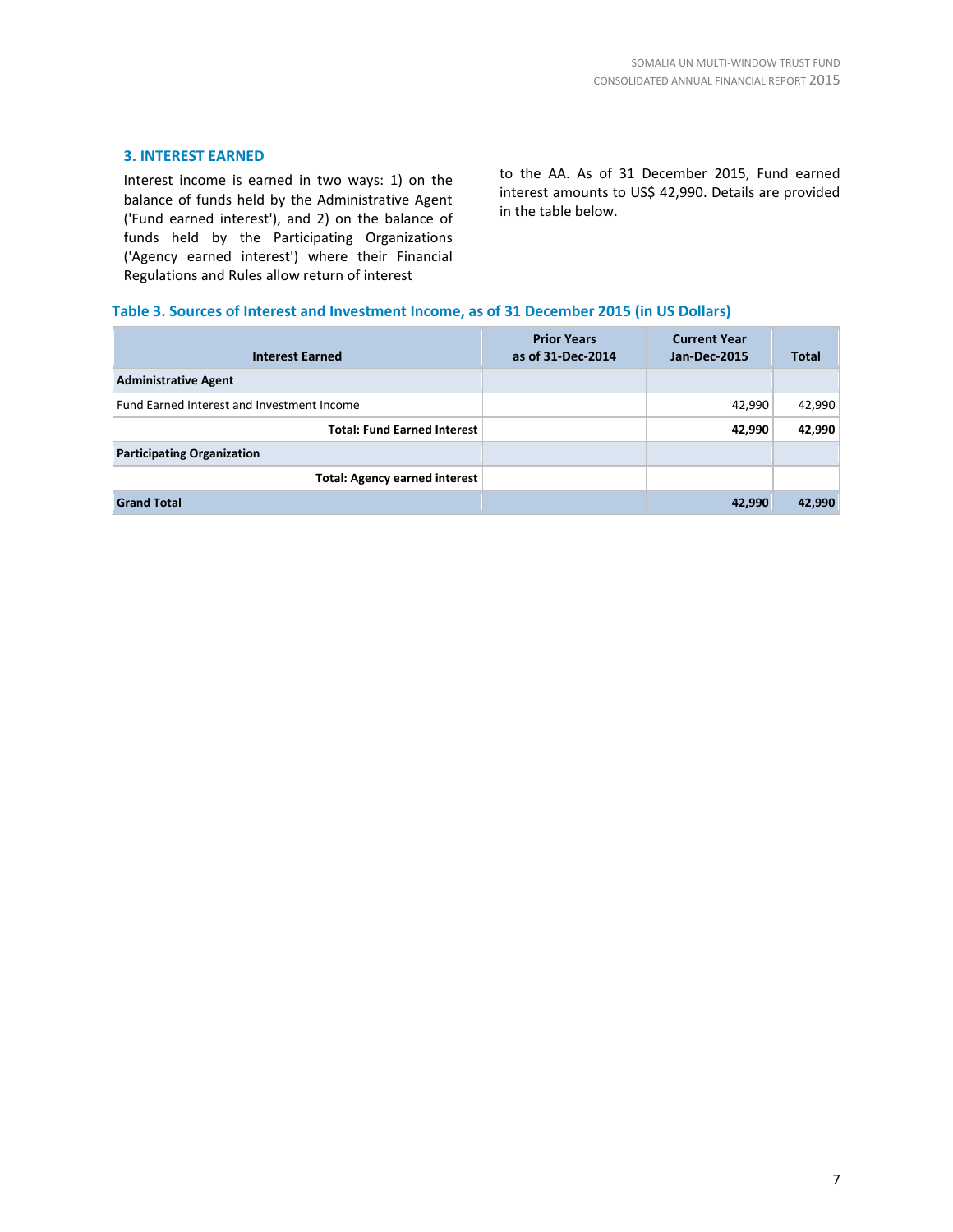# **4. TRANSFER OF FUNDS**

The Joint Programmes are approved by the [Somalia](https://unsom.unmissions.org/Default.aspx?ctl=Details&tabid=6254&mid=9770&ItemID=35902)  [Development and Reconstruction Facility](https://unsom.unmissions.org/Default.aspx?ctl=Details&tabid=6254&mid=9770&ItemID=35902) (SDRF) Steering Committee where allocations to Participating Organizations are articulated. As of 31 December 2015, the Administrative Agent has transferred US\$ 39,283,334 to eight Participating Organizations (see list below).

Table 4.1 and Figure 2 provide additional information on the net funded amount for each of the Participating Organizations. As shown in Table 4.1 and Figure 2, in 2015 UNDP received the largest share of funding (US\$ 20.50 million or 52 percent), followed by UNOPS (US\$ 8.08 million or 21 percent) and ILO (US\$ 3.54 million or 9 percent).

**Table 4.1 Transfer, Refund, and Net Funded Amount by Participating Organization, as of 31 December 2015 (in US Dollars)**

| Participating      | <b>Current Year Jan-Dec-2015</b> |                |                   | <b>Total</b>     |                |                   |
|--------------------|----------------------------------|----------------|-------------------|------------------|----------------|-------------------|
| Organization       | <b>Transfers</b>                 | <b>Refunds</b> | <b>Net Funded</b> | <b>Transfers</b> | <b>Refunds</b> | <b>Net Funded</b> |
| <b>FAO</b>         | 1,400,000                        |                | 1,400,000         | 1,400,000        |                | 1,400,000         |
| <b>ILO</b>         | 3,536,912                        |                | 3,536,912         | 3,536,912        |                | 3,536,912         |
| <b>UNCDF</b>       | 2,250,037                        |                | 2,250,037         | 2,250,037        |                | 2,250,037         |
| <b>UNDP</b>        | 20,503,354                       |                | 20,503,354        | 20,503,354       |                | 20,503,354        |
| <b>UNHABITAT</b>   | 2,277,053                        |                | 2,277,053         | 2,277,053        |                | 2,277,053         |
| <b>UNICEF</b>      | 817,076                          |                | 817,076           | 817,076          |                | 817,076           |
| <b>UNODC</b>       | 416,931                          |                | 416,931           | 416,931          |                | 416,931           |
| <b>UNOPS</b>       | 8,081,972                        |                | 8,081,972         | 8,081,972        |                | 8,081,972         |
| <b>Grand Total</b> | 39,283,334                       |                | 39,283,334        | 39,283,334       |                | 39,283,334        |



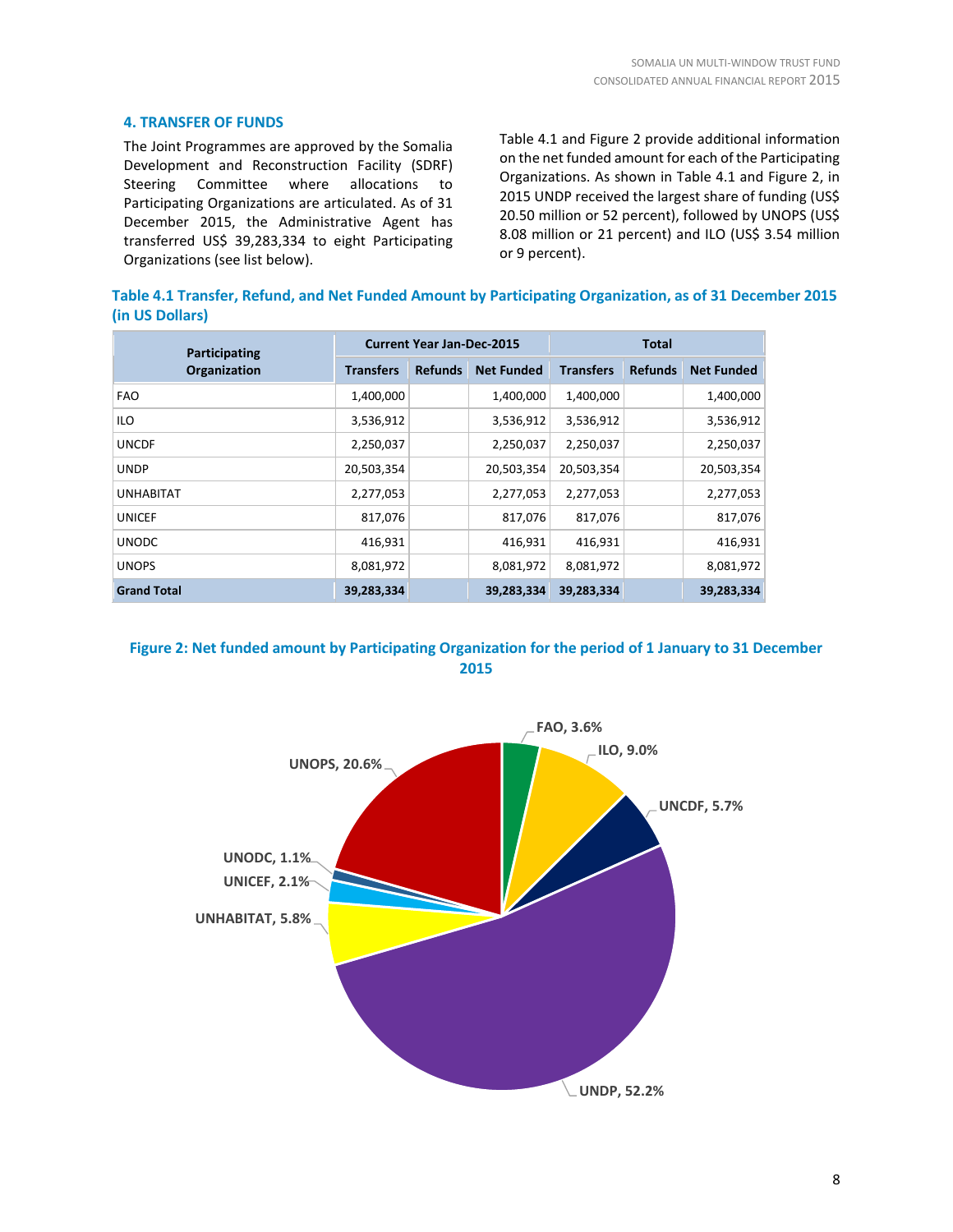# **4.2. TRANSFER BY PILLAR**

Table 4.1 shows the total Net Funded Amount by five Peace-building and State-building Goals (PSG) pillars and Capacity Development and Enabling Services pillars.

As shown in Figure 3, in 2015, the PSG pillars receiving the largest share of transfers were: PSG 1 Inclusive Politics (33.7%), PSG 5 Services and Revenues (23.4%), and PSG 2 Security (20.3%).

# **Table 4.2 Cumulative net funded amount by Pillar as of 31 December 2015 (in US Dollars)**

| Pillar                          | <b>Cumulative Net Funded Amount</b> |
|---------------------------------|-------------------------------------|
| <b>Capacity Building</b>        | 3,773,710                           |
| <b>Enabling Service</b>         | 850,000                             |
| <b>PSG 1 Inclusive Politics</b> | 13,229,942                          |
| <b>PSG 2 Security</b>           | 7,993,145                           |
| PSG 3 Justice                   | 1,228,909                           |
| PSG 4 Economic Foundations      | 3,019,545                           |
| PSG 5 Services and Revenues     | 9,188,082                           |
| Total:                          | 39,283,334                          |



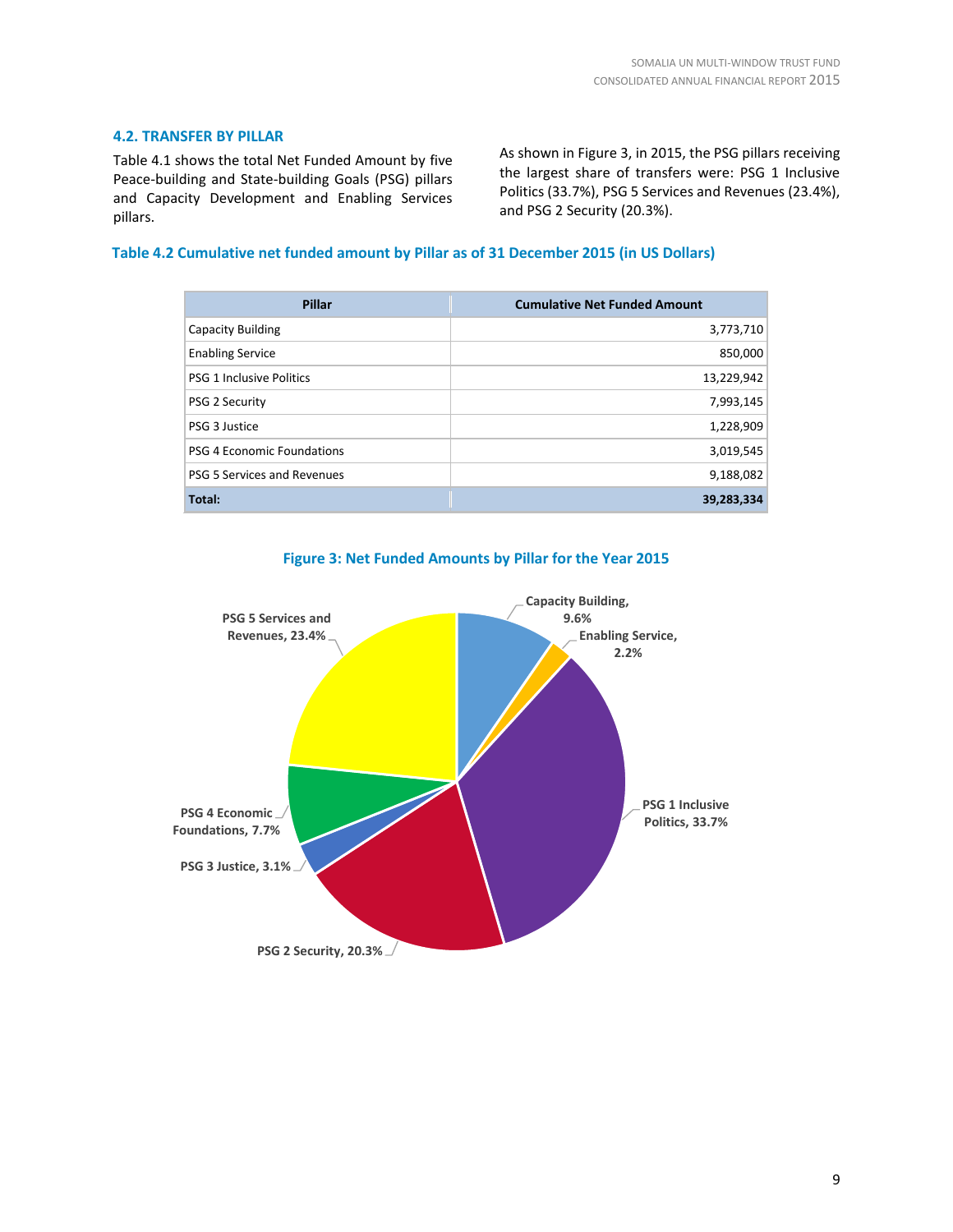# **5. EXPENDITURE AND FINANCIAL DELIVERY RATES**

All final expenditures reported for the year 2015 were submitted by the Headquarters of the Participating Organizations. These were consolidated by the MPTF Office.

# **5.1 EXPENDITURE REPORTED BY PARTICIPATING ORGANIZATION**

As shown in table below, the cumulative net funded amount is US\$ 39,283,334 and cumulative expenditures reported by the Participating Organizations amount to US\$ 21,505,303. This equates to an overall Fund expenditure delivery rate of 55 percent. The agencies with the three highest delivery rates are: UNOPS (74 percent), UNDP (61 percent) and UNHABITAT (57 percent). When interpreting this delivery rate, it is important to note that 74 percent (US\$ 29.03 million) of all the 2015 funds were transferred between September and December 2015.

# **Table 5.1 Net Funded Amount, Reported Expenditure, and Financial Delivery by Participating Organization, as of 31 December 2015 (in US Dollars)**

|                                   | <b>Current Year Jan-Dec 2015</b> |                    | <b>Total</b>             |                    |                        |
|-----------------------------------|----------------------------------|--------------------|--------------------------|--------------------|------------------------|
| <b>Participating Organization</b> | <b>Net Funded Amount</b>         | <b>Expenditure</b> | <b>Net Funded Amount</b> | <b>Expenditure</b> | <b>Delivery Rate %</b> |
| <b>FAO</b>                        | 1,400,000                        |                    | 1,400,000                |                    | 0                      |
| <b>ILO</b>                        | 3,536,912                        | 1,449,692          | 3,536,912                | 1,449,692          | 40.99                  |
| <b>UNCDF</b>                      | 2,250,037                        |                    | 2,250,037                |                    | 0                      |
| <b>UNDP</b>                       | 20,503,354                       | 12,506,892         | 20,503,354               | 12,506,892         | 61.00                  |
| <b>UNHABITAT</b>                  | 2,277,053                        | 1,294,258          | 2,277,053                | 1,294,258          | 56.84                  |
| <b>UNICEF</b>                     | 817,076                          | 309,474            | 817,076                  | 309,474            | 37.88                  |
| <b>UNODC</b>                      | 416,931                          |                    | 416,931                  |                    | 0                      |
| <b>UNOPS</b>                      | 8,081,972                        | 5,944,988          | 8,081,972                | 5,944,988          | 73.56                  |
| <b>Total</b>                      | 39,283,334                       | 21,505,303         | 39,283,334               | 21,505,303         | 54.74                  |

# **Table 5.2 Expenditure with breakdown by Pillar (in US Dollars)**

|                                 | <b>Current Year Jan-Dec-2015</b> |                    | Total                    |                    |                 |  |  |  |
|---------------------------------|----------------------------------|--------------------|--------------------------|--------------------|-----------------|--|--|--|
| <b>Country/Pillar</b>           | <b>Net Funded Amount</b>         | <b>Expenditure</b> | <b>Net Funded Amount</b> | <b>Expenditure</b> | Delivery Rate % |  |  |  |
| <b>Somalia</b>                  |                                  |                    |                          |                    |                 |  |  |  |
| <b>Capacity Building</b>        | 3,773,710                        | 2,046,258          | 3,773,710                | 2,046,258          | 54.22           |  |  |  |
| <b>Enabling Service</b>         | 850,000                          | 332,484            | 850,000                  | 332,484            | 39.12           |  |  |  |
| <b>PSG 1 Inclusive Politics</b> | 13,229,942                       | 7,675,939          | 13,229,942               | 7,675,939          | 58.02           |  |  |  |
| <b>PSG 2 Security</b>           | 7,993,145                        | 5,900,492          | 7,993,145                | 5,900,492          | 73.82           |  |  |  |
| PSG 3 Justice                   | 1,228,909                        | 1,383,201          | 1,228,909                | 1,383,201          | 112.56          |  |  |  |
| PSG 4 Economic Foundations      | 3,019,545                        | 202,275            | 3,019,545                | 202,275            | 6.70            |  |  |  |
| PSG 5 Services and Revenues     | 9,188,082                        | 3,964,654          | 9,188,082                | 3,964,654          | 43.15           |  |  |  |
| Somalia Total:                  | 39,283,334                       | 21,505,303         | 39,283,334               | 21,505,303         | 54.74           |  |  |  |
| <b>Grand Total:</b>             | 39,283,334                       | 21,505,303         | 39,283,334               | 21,505,303         | 54.74           |  |  |  |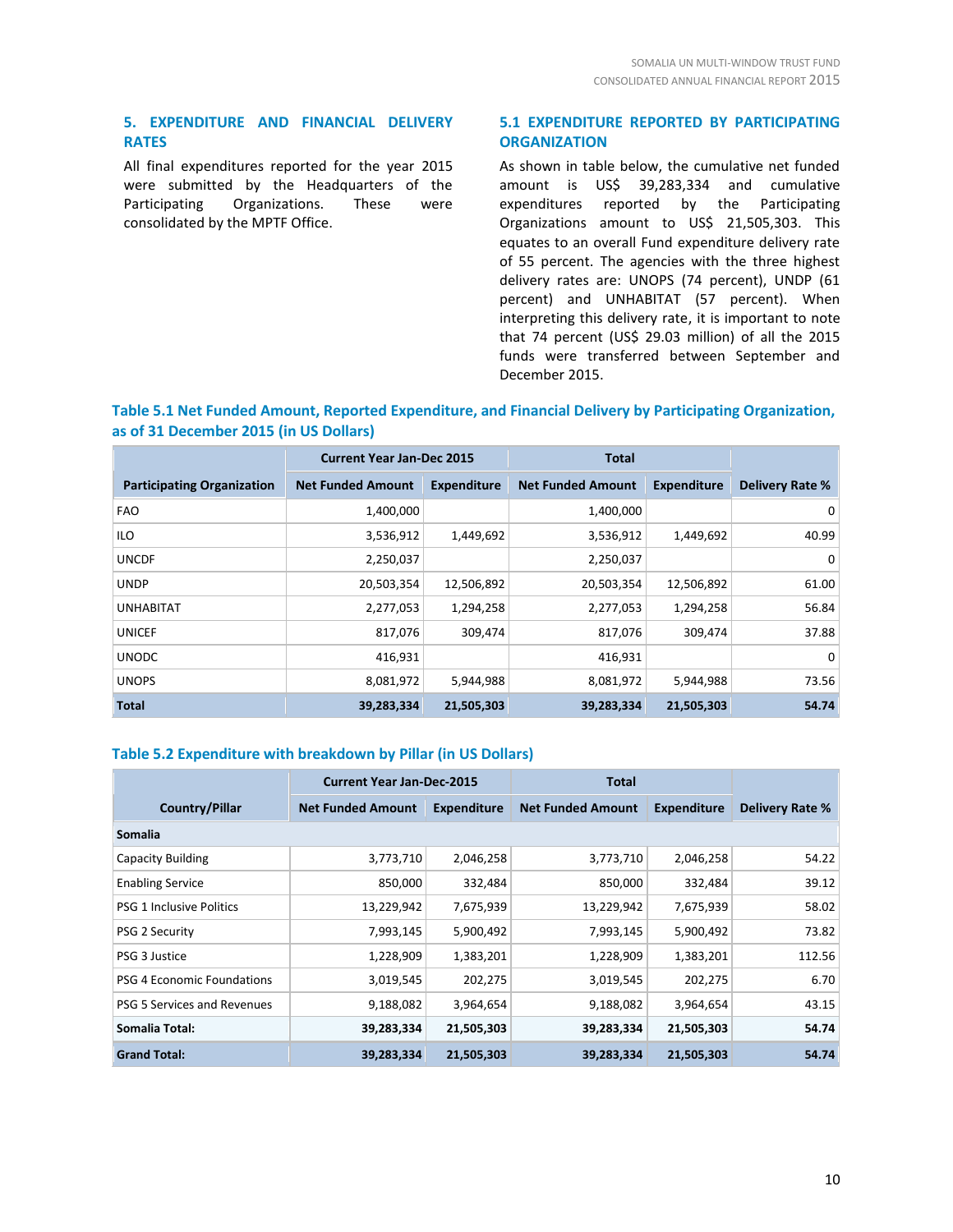

**Figure 5: Cumulative Net Funded Amount and Expenditure with Breakdown by Pillar (in US Dollars)**

11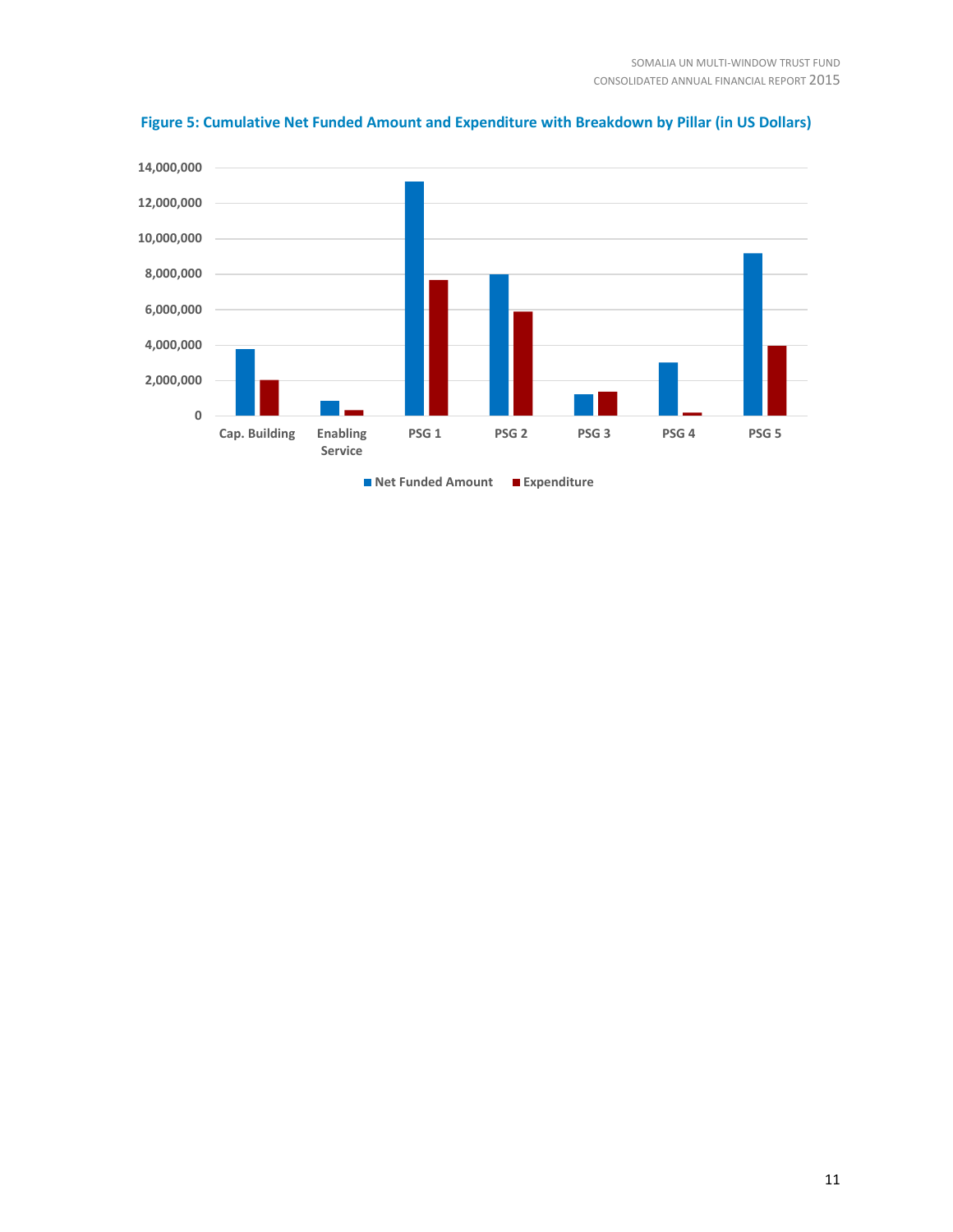# **5.3 EXPENDITURE BY JOINT PROGRAMME**

Table 5.3 displays the net funded amounts, expenditures reported and the financial delivery rates by Participating Organization.

# **Table 5.3 Expenditure by Joint Programme within Pillar, as of 31 December 2015 (in US Dollars)**

|                             | Pillar / Joint Programme No. and Title       | <b>Participating</b><br>Organization | <b>Total Approved</b><br><b>Amount</b> | <b>Net Funded</b><br><b>Amount</b> | <b>Total</b><br><b>Expenditure</b> | <b>Delivery Rate</b><br>% |  |
|-----------------------------|----------------------------------------------|--------------------------------------|----------------------------------------|------------------------------------|------------------------------------|---------------------------|--|
| <b>Capacity Building</b>    |                                              |                                      |                                        |                                    |                                    |                           |  |
|                             | 00096489 SOM-005 CAPACITY BUILDING           | <b>UNDP</b>                          | 3,773,710                              | 3,773,710                          | 2,046,258                          | 54.22                     |  |
|                             | <b>Capacity Building: Total</b>              |                                      | 3,773,710                              | 3,773,710                          | 2,046,258                          | 54.22                     |  |
|                             |                                              |                                      |                                        |                                    |                                    |                           |  |
| <b>Enabling Service</b>     |                                              |                                      |                                        |                                    |                                    |                           |  |
|                             | 00096490 SOM-009 ENABLING SERVICE            | <b>UNDP</b>                          | 550,000                                | 550,000                            | 250,971                            | 45.63                     |  |
| 00096490                    | <b>SOM-009 ENABLING SERVICE</b>              | <b>UNOPS</b>                         | 300,000                                | 300,000                            | 81,513                             | 27.17                     |  |
|                             | <b>Enabling Service: Total</b>               |                                      | 850,000                                | 850,000                            | 332,484                            | 39.12                     |  |
|                             |                                              |                                      |                                        |                                    |                                    |                           |  |
|                             | <b>PSG 1 Inclusive Politics</b>              |                                      |                                        |                                    |                                    |                           |  |
|                             | 00095366   SOM-001 SUPPORT FSG STABILIZATION | <b>UNDP</b>                          | 4,123,420                              | 4,123,420                          | 679,750                            | 16.49                     |  |
| 00096122                    | SOM-002 STATE FORMATN PROCESS                | <b>UNDP</b>                          | 4,144,043                              | 4,144,043                          | 2,291,267                          | 55.29                     |  |
| 00096139                    | SOM-003 JP ELECTORAL PROCESS                 | <b>UNDP</b>                          | 2,612,522                              | 2,612,522                          | 2,629,347                          | 100.64                    |  |
| 00096485                    | SOM-006 CONSTITUTIONAL REVIEW                | <b>UNDP</b>                          | 1,390,902                              | 1,390,902                          | 1,214,440                          | 87.31                     |  |
| 00096825                    | SOM-008 PARLAMENT INCLUSIVE PROCESS          | <b>UNDP</b>                          | 959,055                                | 959,055                            | 861,135                            | 89.79                     |  |
|                             | <b>PSG 1 Inclusive Politics: Total</b>       |                                      | 13,229,942                             | 13,229,942                         | 7,675,939                          | 58.02                     |  |
|                             |                                              |                                      |                                        |                                    |                                    |                           |  |
| <b>PSG 2 Security</b>       |                                              |                                      |                                        |                                    |                                    |                           |  |
| 00096486                    | SOM-004 RULE OF LAW SECURITY                 | <b>UNDP</b>                          | 50,000                                 | 50,000                             | 23,515                             | 47.03                     |  |
| 00096486                    | SOM-004 RULE OF LAW SECURITY                 | <b>UNICEF</b>                        | 192,701                                | 192,701                            | 13,502                             | 7.01                      |  |
| 00096486                    | SOM-004 RULE OF LAW SECURITY                 | <b>UNODC</b>                         | 192,701                                | 192,701                            |                                    | $\mathbf 0$               |  |
| 00096486                    | SOM-004 RULE OF LAW SECURITY                 | <b>UNOPS</b>                         | 192,701                                | 192,701                            |                                    | $\Omega$                  |  |
| 00096829                    | JP ROL SUPPORT SOMALI POLICE FORCE           | <b>UNOPS</b>                         | 7,365,041                              | 7,365,041                          | 5,863,475                          | 79.61                     |  |
|                             | <b>PSG 2 Security: Total</b>                 |                                      | 7,993,145                              | 7,993,145                          | 5,900,492                          | 73.82                     |  |
|                             |                                              |                                      |                                        |                                    |                                    |                           |  |
| <b>PSG 3 Justice</b>        |                                              |                                      |                                        |                                    |                                    |                           |  |
| 00096487                    | SOM-004 RULE OF LAW JUSTICE                  | <b>UNDP</b>                          | 556,221                                | 556,221                            | 1,340,285                          | 240.96                    |  |
| 00096487                    | SOM-004 RULE OF LAW JUSTICE                  | <b>UNICEF</b>                        | 224,229                                | 224,229                            | 42,916                             | 19.14                     |  |
| 00096487                    | SOM-004 RULE OF LAW JUSTICE                  | <b>UNODC</b>                         | 224,229                                | 224,229                            |                                    | 0                         |  |
| 00096487                    | SOM-004 RULE OF LAW JUSTICE                  | <b>UNOPS</b>                         | 224,229                                | 224,229                            |                                    | $\mathbf 0$               |  |
| <b>PSG 3 Justice: Total</b> |                                              |                                      | 1,228,909                              | 1,228,909                          | 1,383,201                          | 112.56                    |  |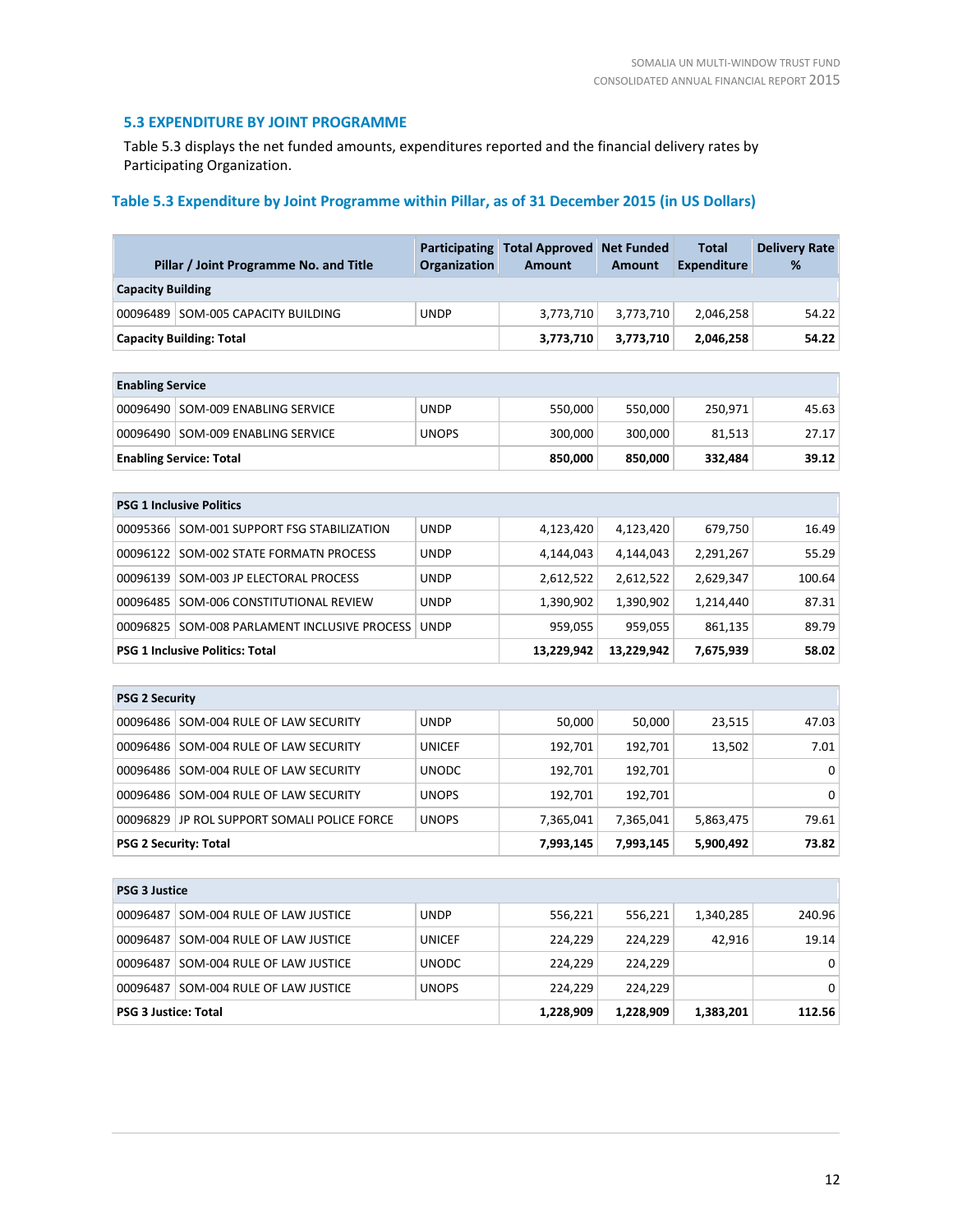|                                           | Pillar / Joint Programme No. and Title   | Participating<br>Organization | <b>Total Approved</b><br><b>Amount</b> | <b>Net Funded</b><br><b>Amount</b> | <b>Total</b><br><b>Expenditure</b> | <b>Delivery Rate</b><br>% |  |  |
|-------------------------------------------|------------------------------------------|-------------------------------|----------------------------------------|------------------------------------|------------------------------------|---------------------------|--|--|
|                                           | <b>PSG 4 Economic Foundations</b>        |                               |                                        |                                    |                                    |                           |  |  |
| 00096488                                  | SOM-007 YOUTH EMPLOYMENT                 | <b>FAO</b>                    | 1,400,000                              | 1,400,000                          |                                    | 0                         |  |  |
| 00096488                                  | SOM-007 YOUTH EMPLOYMENT                 | ILO                           | 742,588                                | 742,588                            | 20,875                             | 2.81                      |  |  |
| 00096488                                  | SOM-007 YOUTH EMPLOYMENT                 | <b>UNDP</b>                   | 379,154                                | 379,154                            | 181,400                            | 47.84                     |  |  |
| 00096488                                  | SOM-007 YOUTH EMPLOYMENT                 | <b>UNHABITAT</b>              | 497,803                                | 497,803                            |                                    | 0                         |  |  |
|                                           | <b>PSG 4 Economic Foundations: Total</b> |                               | 3,019,545                              | 3,019,545                          | 202,275                            | 6.70                      |  |  |
|                                           |                                          |                               |                                        |                                    |                                    |                           |  |  |
|                                           | <b>PSG 5 Services and Revenues</b>       |                               |                                        |                                    |                                    |                           |  |  |
| 00096397                                  | JP LOCAL GOVERNANCE JPLG                 | ILO                           | 2,794,324                              | 2,794,324                          | 1,428,817                          | 51.13                     |  |  |
| 00096397                                  | JP LOCAL GOVERNANCE JPLG                 | <b>UNCDF</b>                  | 2,250,037                              | 2,250,037                          |                                    | 0                         |  |  |
| 00096397                                  | JP LOCAL GOVERNANCE JPLG                 | <b>UNDP</b>                   | 1,964,326                              | 1,964,326                          | 988,524                            | 50.32                     |  |  |
| 00096397                                  | JP LOCAL GOVERNANCE JPLG                 | <b>UNHABITAT</b>              | 1,779,250                              | 1,779,250                          | 1,294,258                          | 72.74                     |  |  |
| 00096397                                  | JP LOCAL GOVERNANCE JPLG                 | <b>UNICEF</b>                 | 400,145                                | 400,145                            | 253,056                            | 63.24                     |  |  |
| <b>PSG 5 Services and Revenues: Total</b> |                                          | 9,188,082                     | 9,188,082                              | 3,964,654                          | 43.15                              |                           |  |  |
|                                           |                                          |                               |                                        |                                    |                                    |                           |  |  |
| <b>Grand Total</b>                        |                                          |                               | 39,283,334                             | 39.283.334                         | 21.505.303                         | 54.74                     |  |  |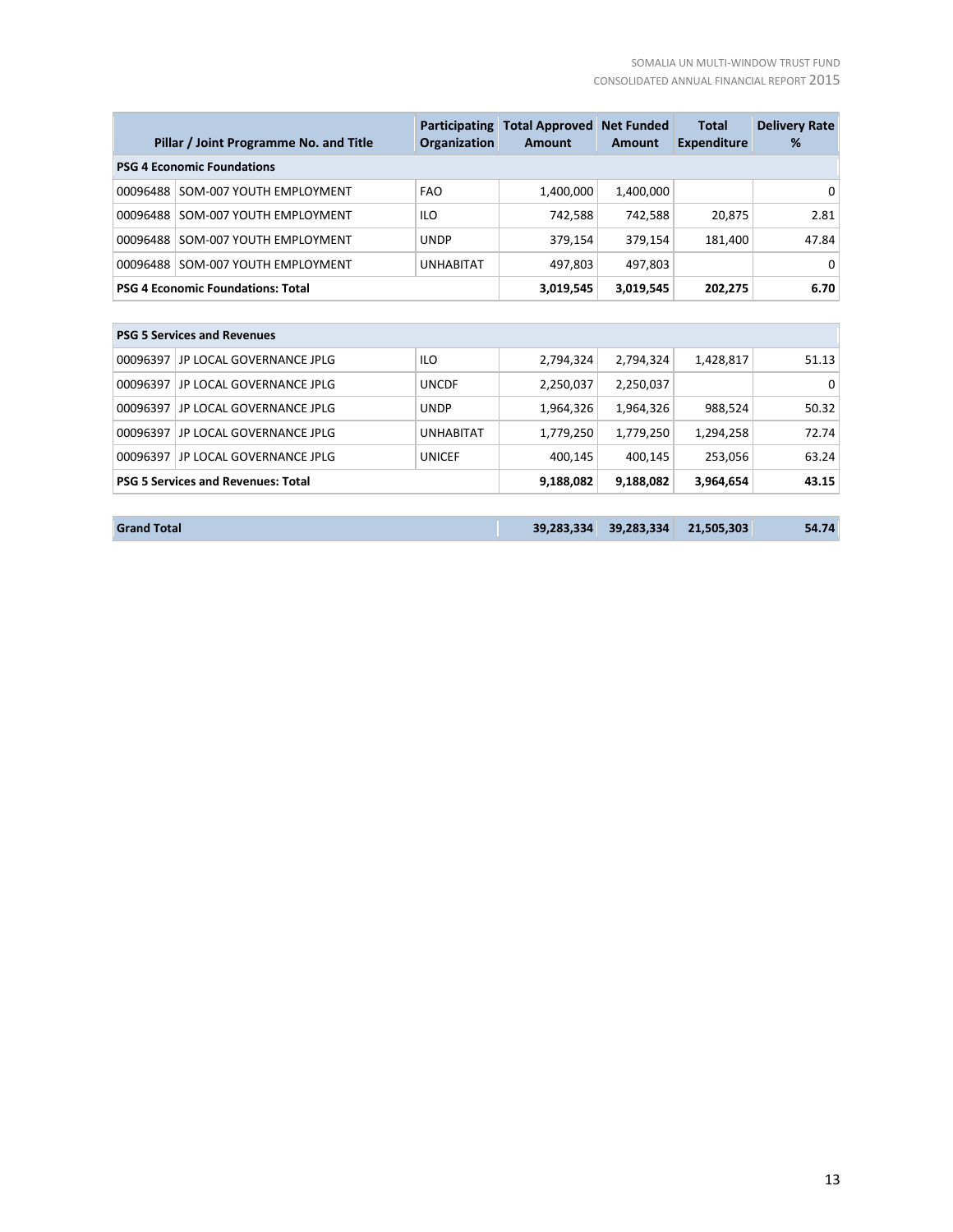# **5.4 EXPENDITURE REPORTED BY CATEGORY**

Project expenditures are incurred and monitored by each Participating Organization and are reported as per the agreed categories for inter-agency harmonized reporting.

Table 5.4 reflects expenditure reported in the UNDG expense categories.

# **2012 CEB Expense Categories**

- 1. Staff and personnel costs
- 2. Supplies, commodities and materials
- 3. Equipment, vehicles, furniture and depreciation
- 4. Contractual services
- 5. Travel
- 6. Transfers and grants
- 7. General operating expenses
- 8. Indirect costs

\_\_\_\_\_\_\_\_\_\_\_\_\_\_\_\_\_\_\_\_\_\_

#### **Table 5.4 Expenditure by UNDG Budget Category, as of 31 December 2015 (in US Dollars)**

|                                                 | <b>Expenditure</b>                         | <b>Percentage of Total</b><br><b>Programme Cost</b> |        |
|-------------------------------------------------|--------------------------------------------|-----------------------------------------------------|--------|
| Category                                        | <b>Current Year</b><br><b>Jan-Dec-2015</b> | <b>Total</b>                                        |        |
| <b>Staff &amp; Personnel Cost</b>               | 2,335,171                                  | 2,335,171                                           | 11.62  |
| Supplies, commodities and materials             | 27,399                                     | 27,399                                              | 0.14   |
| Equipment, vehicles, furniture and depreciation | 901,972                                    | 901,972                                             | 4.49   |
| <b>Contractual Services</b>                     | 5,674,304                                  | 5,674,304                                           | 28.24  |
| Travel                                          | 1,293,491                                  | 1,293,491                                           | 6.44   |
| <b>Transfers and Grants</b>                     | 6,174,181                                  | 6,174,181                                           | 30.73  |
| <b>General Operating</b>                        | 3,687,825                                  | 3,687,825                                           | 18.35  |
| <b>Programme Costs Total</b>                    | 20,094,343                                 | 20,094,343                                          | 100.00 |
| <sup>1</sup> Indirect Support Costs Total       | 1,410,960                                  | 1,410,960                                           | 7.02   |
| <b>Total</b>                                    | 21,505,303                                 | 21,505,303                                          |        |

**1 Indirect Support Costs** charged by Participating Organization, based on their financial regulations, can be deducted upfront or at a later stage during implementation. The percentage may therefore appear to exceed the 7% agreed-upon for on-going projects. Once projects are financially closed, this number is not to exceed 7%.